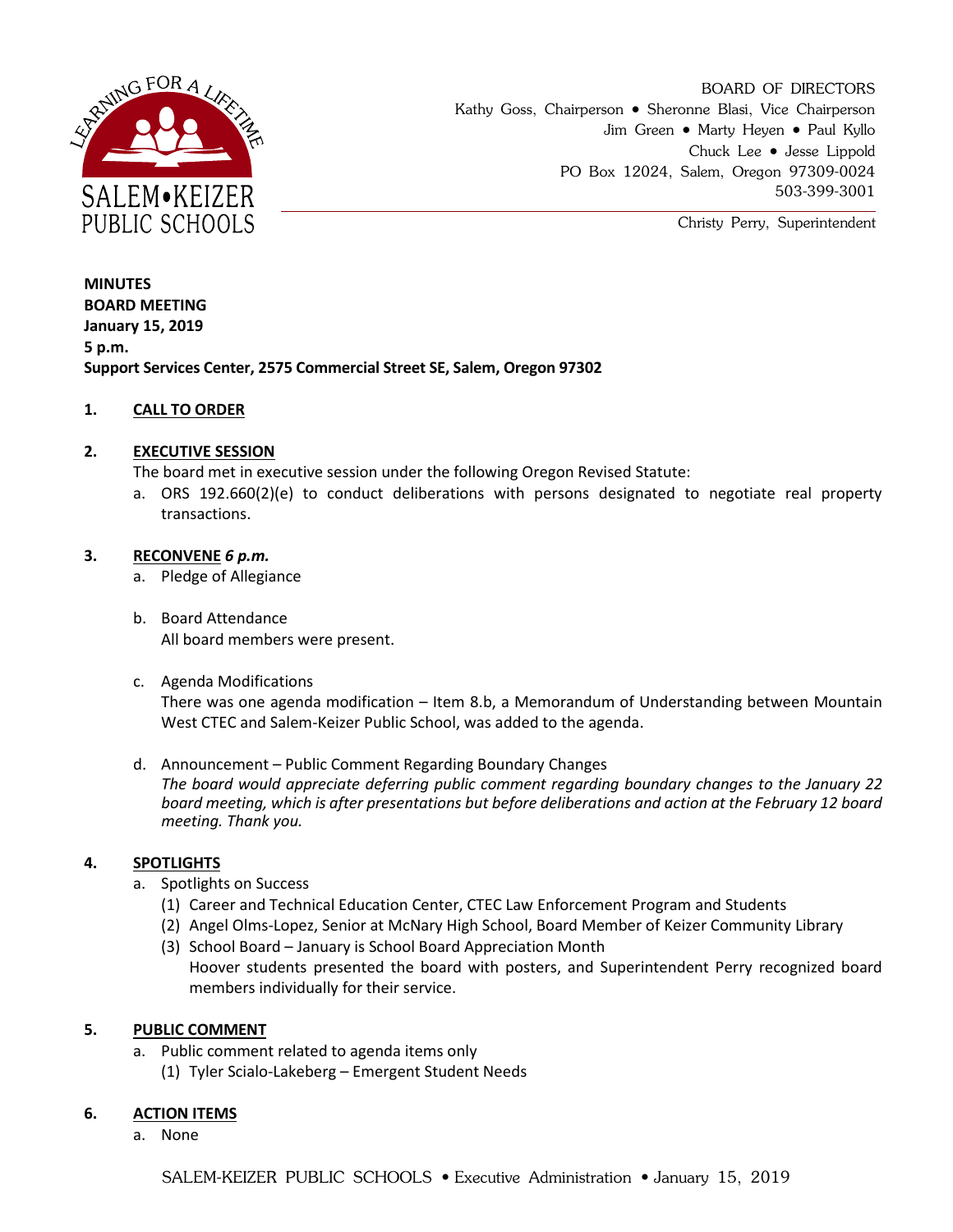## **7. CONSENT CALENDAR**

- a. Acceptance of Grants
- b. Personnel Actions

Director Green moved and Directory Kyllo seconded to accept the consent calendar. The motion passed unanimously.

#### **8. READINGS**

a. Resolution No. 201819-4: Authorizing Agreement of Request from the City of Salem to the Salem-Keizer School District Taxing District

Mike Wolfe, chief operations officer, presented the first reading of the request from the City of Salem to the Salem-Keizer School District taxing district to provide a tax exemption for multiple-unit housing approved by the Salem City Council. The item will be brought for second reading and action at a future board meeting. The board asked clarifying questions, which Mr. Wolfe addressed.

b. Memorandum of Understanding between Salem-Keizer School District and Mountain West Career and Technical Education Center.

This item came before the board as a result of an agenda modification (item 3.c).

Superintendent Perry presented the first reading of the Memorandum of Understanding (MOU). She noted the original Memorandum of Agreement (MOA) approved by the board June 10, 2014, and the interim MOU, approved by the board June 12, 2018, will sunset as of the date of the property transfer and be replaced by this MOU. The board asked clarifying questions which Superintendent Perry and Paul Dakopolos, attorney for the district, addressed.

# **9. REPORTS**

a. Emergent Student Needs

Kraig Sproles, director of academic achievement, introduced David Fender of the Office of Behavior Learning (OBL), who presented the second in a series of reports on emergent student needs. He provided an overview and history of OBL and information about action plans, school-wide systems of support, continuum of OBL services with intervention steps, social-emotional learning, and next steps. The board asked clarifying questions, which Mr. Fender addressed.

b. Boundary Review Task Force

Mike Wolfe, chief operations officer, in conjunction with Adriana Miranda and Adam Kohler, co-chairs of the Boundary Review Task Force, presented a report on the boundary work and the task force's recommendation for boundary adjustments. They reviewed the reasons for adjusting boundaries, guiding principles, and equity focus. They also provided information about the task force's process and timeline, community input, and reviewed information and data in binders provided for the board's review. The task force presented their recommendations to the board. The board will have a work session and hear the first reading regarding the boundary recommendations on January 22. Information is posted on the district website.